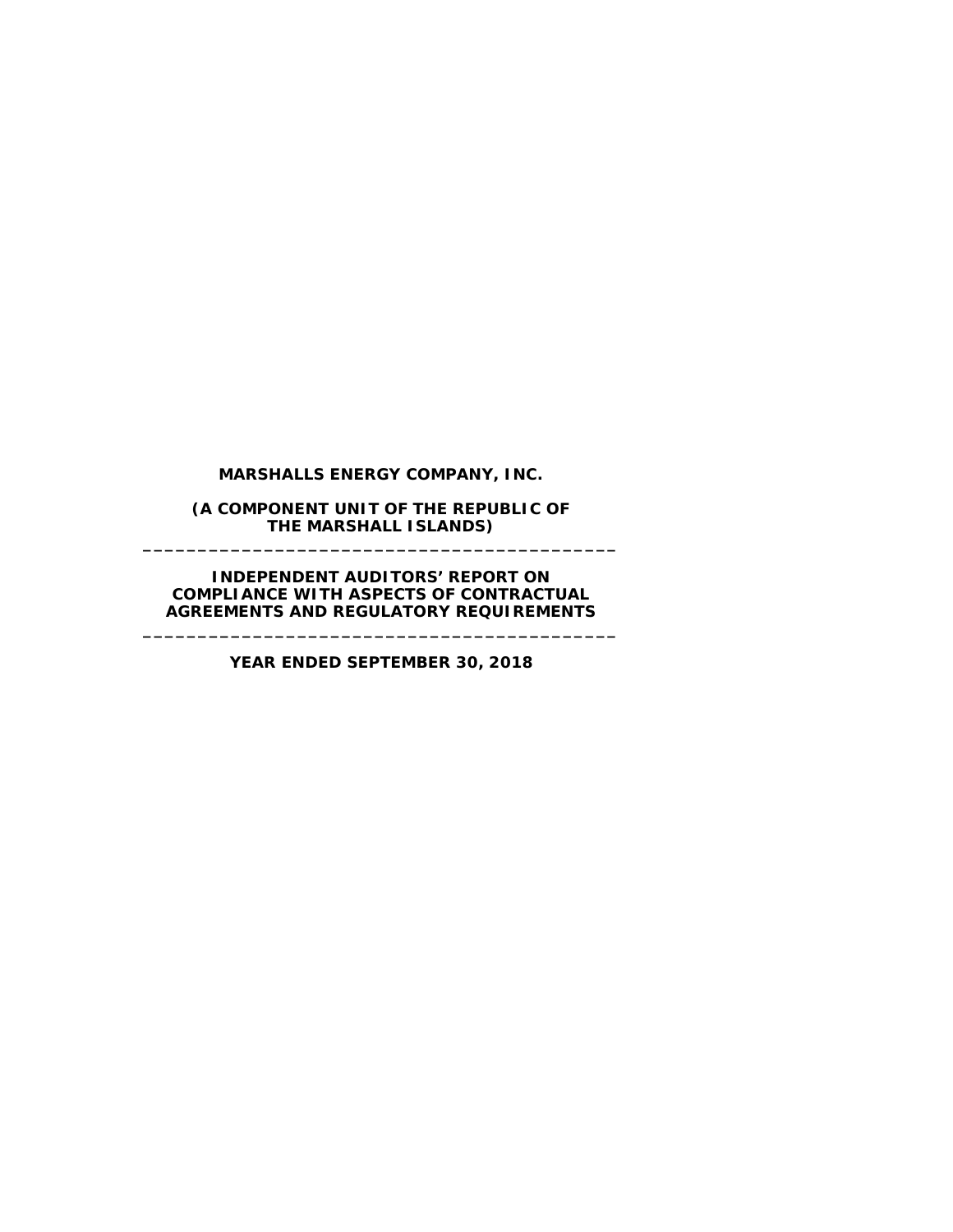## **Deloitte.**

Deloitte & Touche LLP 361 South Marine Corps Drive Tamuning, GU 96913-3973 USA

Tel: +1 (671) 646-3884 Fax: +1 (671) 649-4265

www.deloitte.com

## **INDEPENDENT AUDITORS' REPORT ON COMPLIANCE WITH ASPECTS OF CONTRACTUAL AGREEMENTS AND REGULATORY REQUIREMENTS**

Board of Directors Marshalls Energy Company, Inc.:

We have audited, in accordance with auditing standards generally accepted in the United States of America and the standards applicable to financial audits contained in *Government Auditing Standards* issued by the Comptroller General of the United States, the financial statements of the Marshalls Energy Company, Inc. (MEC), which comprise the statement of net position as of September 30, 2018, and the related statements of revenue and expenses, and changes in net position, and of cash flows for the year then ended, and the related notes to the financial statements, and have issued our report thereon dated June 7, 2019. In accordance with *Government Auditing Standards*, we have also issued our report dated June 7, 2019, on our consideration of MEC's internal control over financial reporting and on our tests of its compliance with certain provisions of laws, regulations, contracts and grant agreements and other matters. No reports other than the reports referred to above and our schedule of findings and response related to our audit have been furnished to management.

In connection with our audit, nothing came to our attention that caused us to believe that MEC failed to comply with the terms, covenants, provisions, or conditions of their loan, grant, and security instruments as set forth in 7 CFR Part 1773, *Policy on Audits of Rural Utilities Service Borrowers*, §1773.33 and clarified in the Rural Utilities Service (RUS) policy memorandum dated February 7, 2014, insofar as they relate to accounting matters as enumerated below. However, our audit was not directed primarily toward obtaining knowledge of such noncompliance. Accordingly, had we performed additional procedures, other matters may have come to our attention regarding MEC's noncompliance with the above-referenced terms, covenants, provisions, or conditions of the contractual agreements and regulatory requirements, insofar as they relate to accounting matters. In connection with our audit, we noted no matters regarding MEC's accounting and records to indicate that MEC did not:

- Maintain adequate and effective accounting procedures
- Utilize adequate and fair methods for accumulating and recording labor, material, and overhead costs, and the distribution of these costs to construction, retirement, and maintenance or other expense accounts
- Reconcile continuing property records to the controlling general ledger plant accounts
- Clear construction accounts and accrue depreciation on completed construction
- Record and properly price the retirement of plant
- Seek approval of the sale, lease, or transfer of capital assets and disposition of proceeds for the sale or lease of plant, material, or scrap
- Maintain adequate control over materials and supplies
- Prepare accurate and timely Financial and Operating Reports